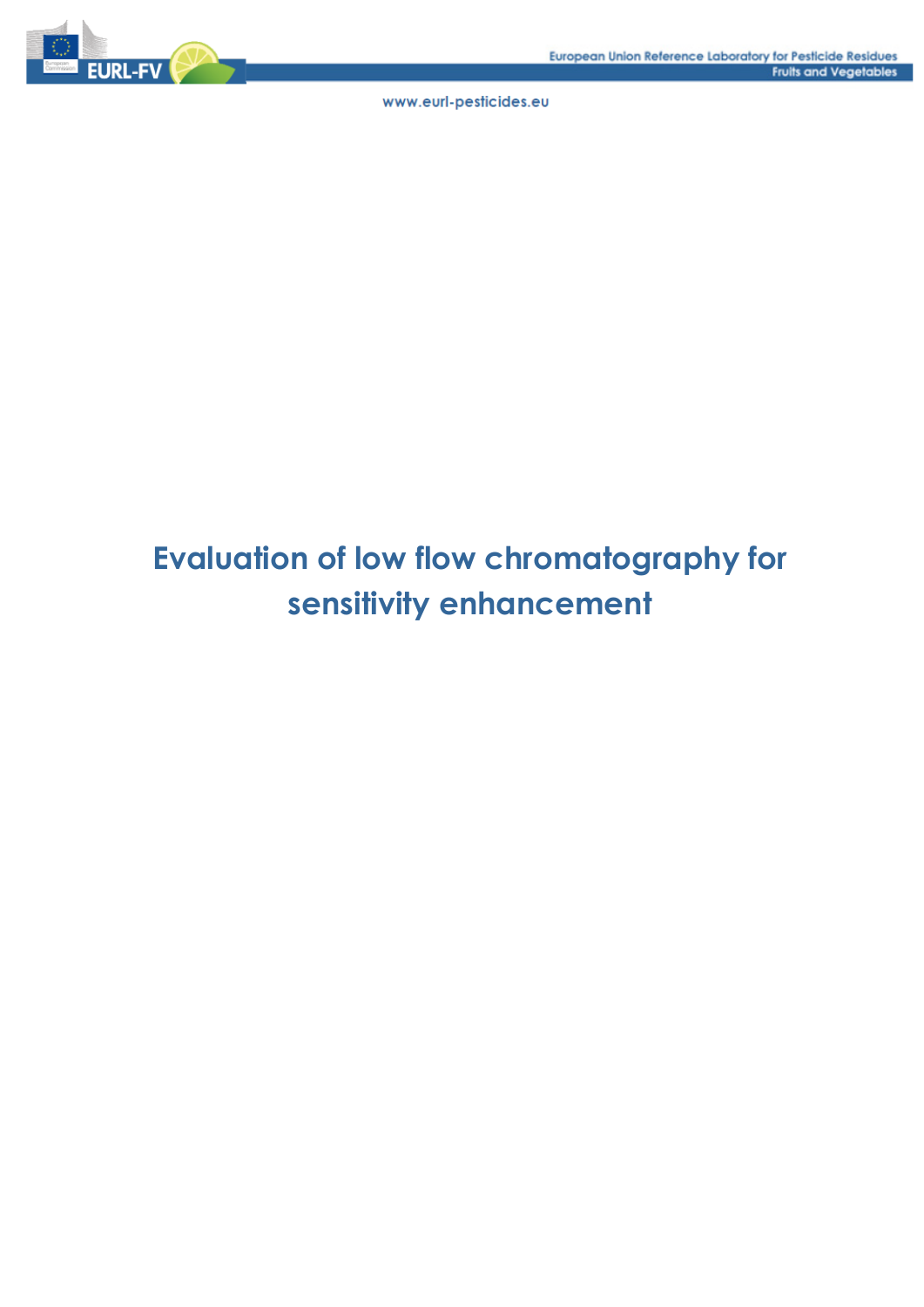

# Table of contents

| 1. Aim and scope                                                        | $\overline{2}$ |
|-------------------------------------------------------------------------|----------------|
| 2. Short description                                                    | $\mathbf{2}$   |
| 3. Apparatus and consumables                                            | $\mathbf{2}$   |
| <b>4. Chemicals</b>                                                     | $\mathbf{2}$   |
| 5. Procedure                                                            | 3              |
| 5.1. Sample preparation                                                 | 3              |
| 5.2. Recovery experiments for method validation                         | 3              |
| 5.3. Extraction methods                                                 | 3              |
| 5.4. Vial preparation                                                   | 4              |
| 5.5. Methodology                                                        | 4              |
| 5.6. Instrumentation and analytical conditions for the SFC-MS/MS system | 5              |
| <b>6. Results</b>                                                       | 6              |
| 6.1. Make-up solvent optimization                                       | 6              |
| 6.2. Instrumental limits of quantification                              | 7              |
| 6.3. Matrix effects                                                     | 12             |
| 6.4. Pyrethroids analysis                                               | 18             |
| 6.5. Conclusions                                                        | 19             |
| 7. References                                                           | 19             |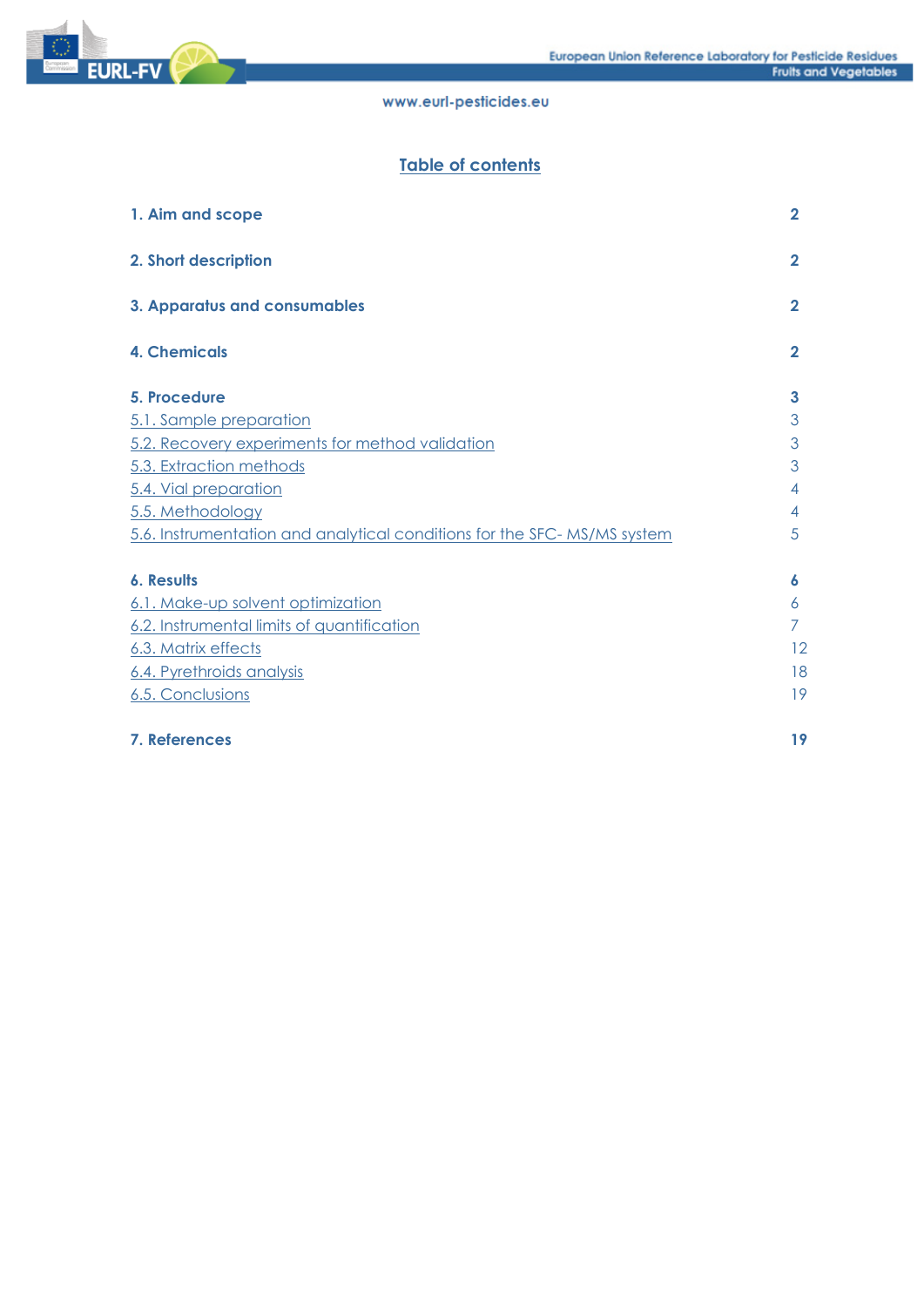

## **1. Aim and scope**

This document reports the evaluation of the sensitivity using low flow methodologies for the analysis of pesticides included in the European Union Multi Annual Control Program (EU-MACP). The study was performed applying Supercritical fluid chromatography coupled to tandem mass spectrometry (SFC-MS/MS).

## **2. Short description**

Limits of quantification and matrix effects were studied in 5 different matrices (tomato, orange, leek, cayenne, and black pepper). The samples were extracted using QuEChERS extraction methods. The obtained extracts were used to prepare matrix-matched calibration curves with concentrations ranging between 2 µg/Kg and 500 µg/Kg. To complete the study, pyrethroids pesticides were studied using SFC-MS/MS to evaluate the ionization benefits of the low flow chromatographic methods.

#### **3. Apparatus and consumables**

- Automatic pipettes, suitable for handling volumes from 10 µL to 5000 µL and from  $1 \text{ ml}$  to  $5 \text{ ml}$ .
- Graduated 10 mL pipette.
- 50 mL and 15 mL PTFE centrifuge tubes.
- Vortex Shaker IKATM 4 Basic.
- Axial shaker Agytax SR1 CP57.
- Centrifuge Orto Alresa Consul 21, suitable for the centrifuge tubes employed in the procedure and capable of achieving at least 4000 rpm.
- Injection vials, 2 mL, suitable for LC and GC auto-sampler.

## **4. Chemicals**

- Acetonitrile ultra-gradient grade
- Trisodium citrate dihydrate
- Disodium hydrogenocitrate sesquihydrate
- Sodium chloride
- Anhydrous magnesium sulphate
- Anhydrous calcium chloride
- Primary secondary amine (PSA)
- Supel QuE Z-Sep
- Ammonium formate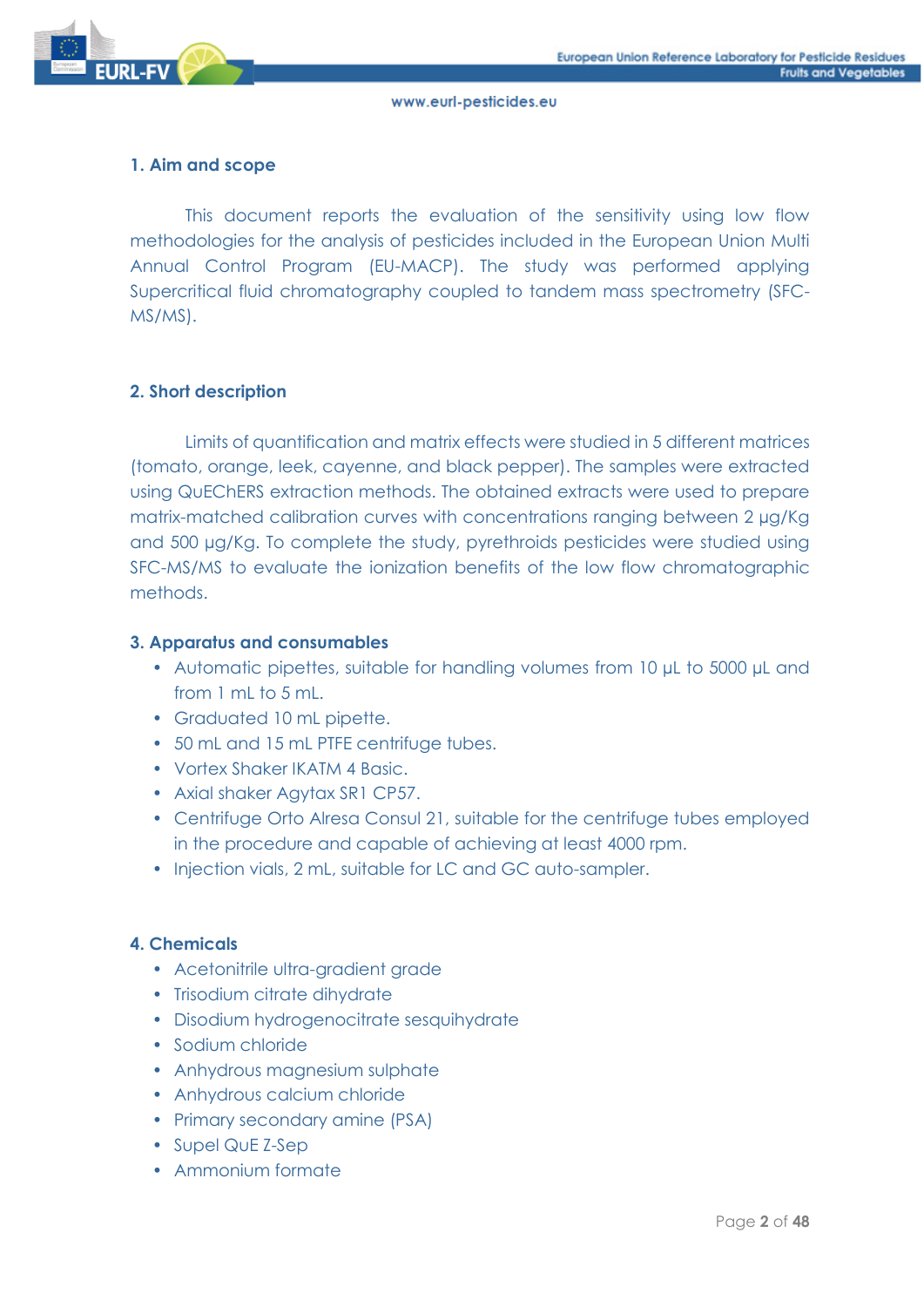- Ultra-pure water
- Methanol HPLC grade
- Formic acid
- Pesticide standards

#### **5. Procedure**

#### 5.1. Sample preparation

Blank samples of tomato, orange and leek matrices were extracted following the QuEChERS extraction procedure including a clean-up step with PSA and magnesium sulphate. Cayenne and black pepper were prehydrated before the QuEChERS extraction. Enhanced matrix-removal (EMR) clean-up was employed as a clean-up step in the spice's extraction. The pyrethroids analyses were carried out using blank extracts from QuEChERS extraction applying PSA and magnesium sulphate as clean-up.

#### 5.2. Pesticide stock solutions and working mix solutions

Individual pesticide stock solutions (1000–2000 mg/L) were prepared in acetonitrile or ethyl acetate and were stored in screw-capped glass vials in the dark at -20 °C. Working mixes were prepared in 10 mL volumetric flasks by pipetting the appropriate volume of each stock solution.

#### 5.3. Extraction methods

#### 5.3.1. Tomato, orange and leek

#### *QuEChERS*

- 1. Weigh 10 g of sample in a 50-mL PTFE centrifuge tube.
- 2. Add 10 mL acetonitrile.
- 3. Shake the sample in the Agytax® shaker for 4 min.
- 4. Add 4 g anhydrous magnesium sulphate, 1 g sodium chloride, 1 g trisodium citrate dihydrate and 0.5 g disodium hydrogencitrate sesquihydrate.
- 5. Shake the sample in the Agytax® shaker for 4 min.
- 6. Centrifuge the tubes at 4000 rpm for 5 min.
- 7. Transfer a 5 mL aliquot of the supernatant to a 15 mL PTFE tube containing 750 mg anhydrous magnesium sulphate and 125 mg PSA.
- 8. Vortex the tubes for 30 s.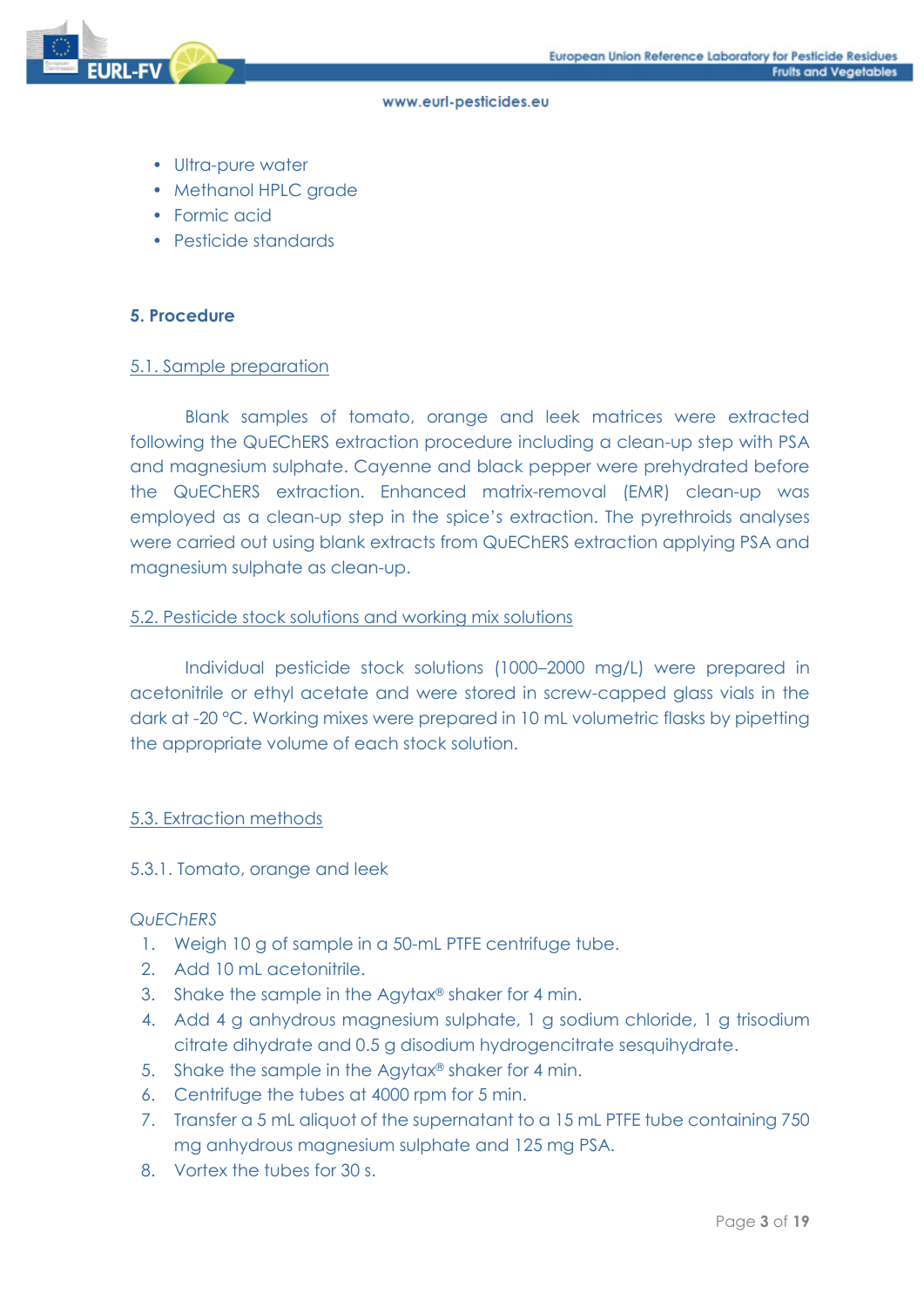

- 9. Centrifuge at 4000 rpm for 5 min.
- 10. Take 4 mL and add 40  $\mu$ L of a 5% formic acid solution in I (v/v).

## 5.3.2. Spices (Cayenne and black pepper)

- 1. Weigh 2 g of sample in a 50-mL PTFE centrifuge tube.
- 2. Add 7 mL of milli-Q water.
- 3. Vortex tube for 30 s.
- 4. Wait 30 min.
- 5. Add 10 mL acetonitrile.
- 6. Shake the sample in the Agytax® shaker for 7 min.
- 7. Add 4 g anhydrous magnesium sulphate, 1 g sodium chloride, 1 g trisodium citrate dihydrate and 0.5 g disodium hydrogencitrate sesquihydrate.
- 8. Shake the sample in the Agytax® shaker for 7 min.
- 9. Centrifuge the tubes at 3700 rpm for 5 min.
- 10. Transfer a 5 mL aliquot of the supernatant to an EMR-Lipid tube preconditioned with 5 mL of Milli-Q water. The extracts were vortexed for 30 s and then centrifuged at 3700 rpm for 5 min.
- 11. A 5 mL extract was transferred to an EMR-polish tube containing 1 g of sodium chloride and 4 g of magnesium sulphate. The extracts were vortexed for 30 s and then centrifuged again at 3700 rpm for another 5 min.
- 12. Approximately 2mL of the final extract were collected.

## 5.4. Vial preparation

| <b>Extraction method</b>                                  | LC-QqQ-MS/MS                                           |
|-----------------------------------------------------------|--------------------------------------------------------|
| <b>QUECHERS</b>                                           | 5-fold dilution of the extract with<br>ultrapure water |
| Modified<br><b>QUECHERS</b> with<br><b>EMR</b> for spices | 2-fold dilution of the extract with<br>ultrapure water |
| Pyrethroids analysis                                      | No dilution                                            |

During the vial preparation, dimethoate-D<sub>6</sub> was added as an injection internal standard.

## 5.5. Methodology

A Shimadzu extended multireaction monitoring (MRM) library was used for the creation of the multiresidue method. This feature shows many transitions for each pesticide; three of them were selected following the sensitivity rank. Individual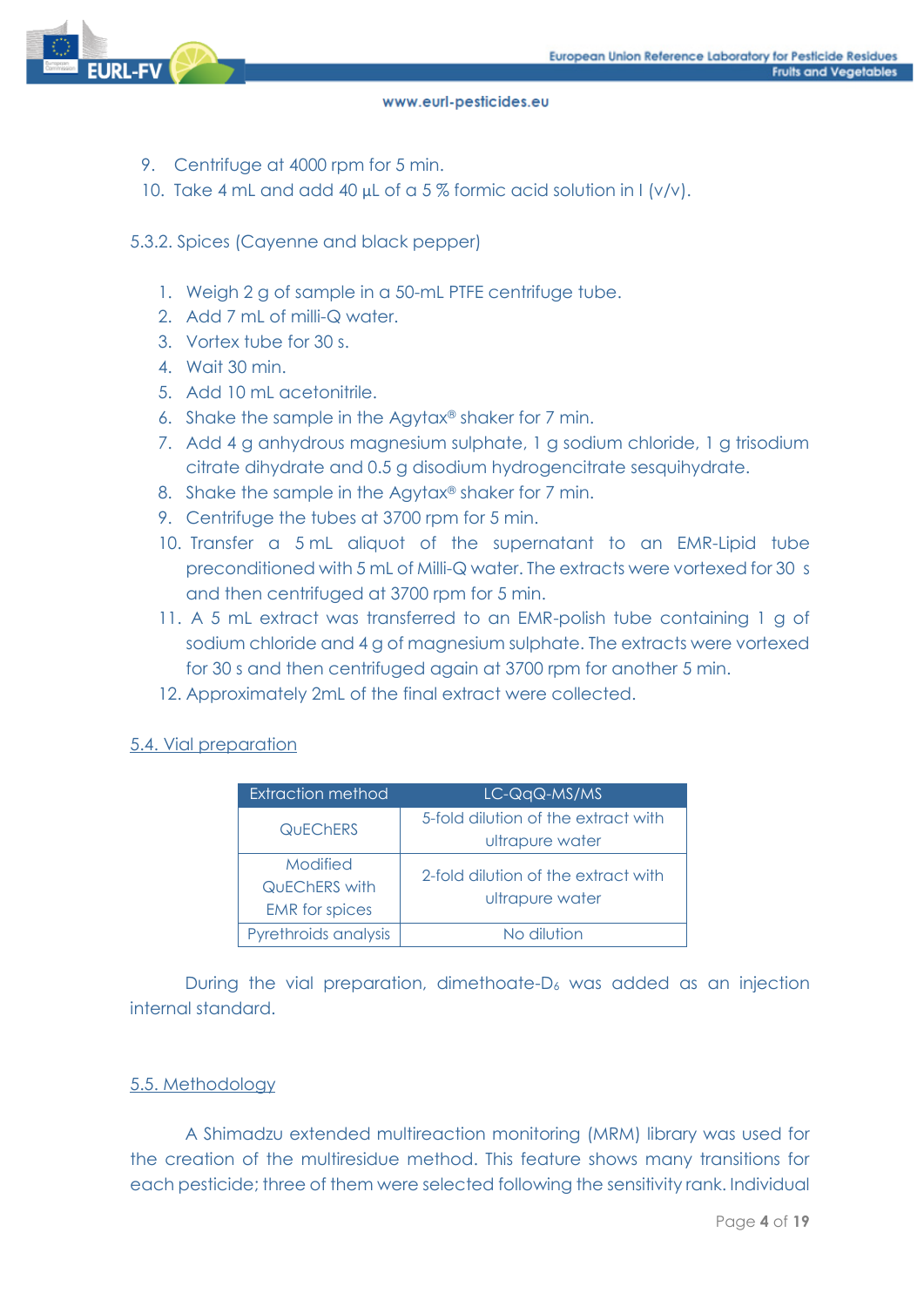

standard solutions of the pesticides were injected to confirm the transition with a higher signal (quantifier) and the second most sensitive (qualifier). Some compounds, such as internal standards (dimethoate-d6, carbendazim-d3, malathion-d10, and dichlorvos-d6) and pyrethroids, were not present in the library and must be manually optimized using a precursor ion search. For a proper identification, two transitions must be detected with an ion ratio difference less than 30% and a retention time shift under 0.1 min. Acquisition windows of ±0.35 min were established for each pesticide in the multiresidue method.

## 5.6. Instrumentation and analytical conditions for the SFC- MS/MS system

## 5.6.1. Nexera UC (Shimadzu)

- Mobile phase A: Carbon dioxide (99.9993%)
- Mobile phase B (Modifier): Methanol (1 mM ammonium formate)
- Mobile phase C (Make-up): Methanol (0.1 % formic acid, 5 mM ammonium formate, 5 % water)
- Column temperature: 40 °C
- Flow rate: 1.3 mL/min
- Injection volume: 2 µL
- Column: Shimpack UC-X RP C18 2.1x250 mm and 3 μm particle size

Mobile phase gradient for pesticides analysis:

| Time [min] | Mobile phase A | Mobile phase B |
|------------|----------------|----------------|
|            | 99%            | 1%             |
|            | 99%            | 1%             |
| 5          | 95%            | $5\%$          |
|            | 60%            | 40 %           |
| 10         | 60%            | 40 %           |
| 10.5       |                | 1 %            |

Re-equilibration time with initial mobile phase set for 2.5 minutes. The mobile phase C (Make-up) was introduced in the system isocratically at 0.080 mL/min.

5.6.2. 8060 triple quadrupole system (Shimadzu)

- Ionisation mode: Positive mode and negative mode
- Capillary (positive and negative): 4 kV
- Switching polarity: 5 ms
- Interface temperature: 300 °C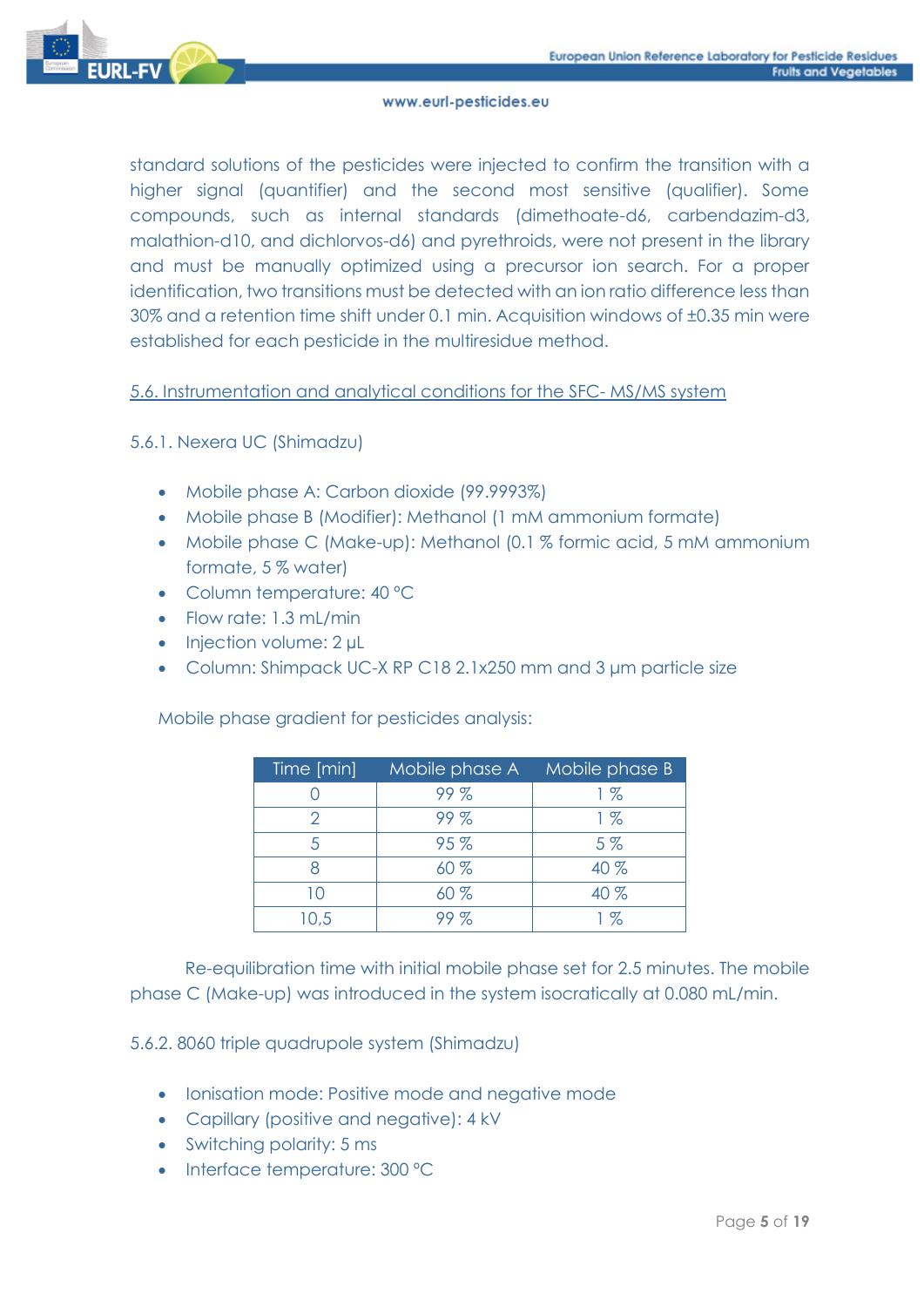- Desolvation line temperature: 250 ºC
- Heat block temperature: 400 ºC.
- Nebulizer gas flow: 3 L/min
- Heating gas flow: 10 L/min
- Drying gas flow: 10 L/min

#### **6. Results**

The objective of this technical report is to evaluate low flow chromatography for sensitivity enhancement. When a low flow reaches the ionization chamber of the ESI source, improvement of the sampling efficiency is achieved [1]. The supercritical carbon dioxide employed as a mobile phase in SFC-MS/MS returns to gas state just before the ESI source. Accordingly, the compounds elute at the source only through the cosolvent (modifier) of the mobile phase and, mainly, the make-up flow. More than 90% of the compounds enter the source with a flow lower than 150 µL/min (being 300 µL/min the standard flow in liquid chromatography).

#### 6.1. Make-up solvent optimization

The SFC-MS/MS system is equipped with an auxiliary pump that provides a make-up solvent after the column isocratically. When carbon dioxide loses its supercritical state, most of the solvent that reaches the mass spectrometer source comes from the auxiliary pump. Therefore, an optimization of the post-column flow is necessary to increase the sensitivity without compromising reproducibility.

One hundred and sixty-four pesticides were analyzed at 10 µg/L in tomato matrix with different make-up flows ranging between 50 µL/min and 150 µL/min. The sensitivity was considered as the sum of the areas of the analytes studied. The lowest flows (50,60, 70 and 80 µL/min) showed a higher sensitivity for some compounds, However, with flow rates lower than 80 µL/min, 42 compounds gradually reduced their sensitivity (their reproducibility being also compromised). Furthermore, some compounds that eluted with flows below 80 µL/min presented bad peak shape or generated carry over between injections, which means that it is not enough volume for a proper elution. Using 80 µL/min as a post-column flow, the sensitivity increased by 25%, compared to 150 µL/min, without experiencing performance disadvantages (93% of the compounds showing RSD below 10%). After this evaluation, the auxiliary make-up pump was set at 80 µL/min for further analysis.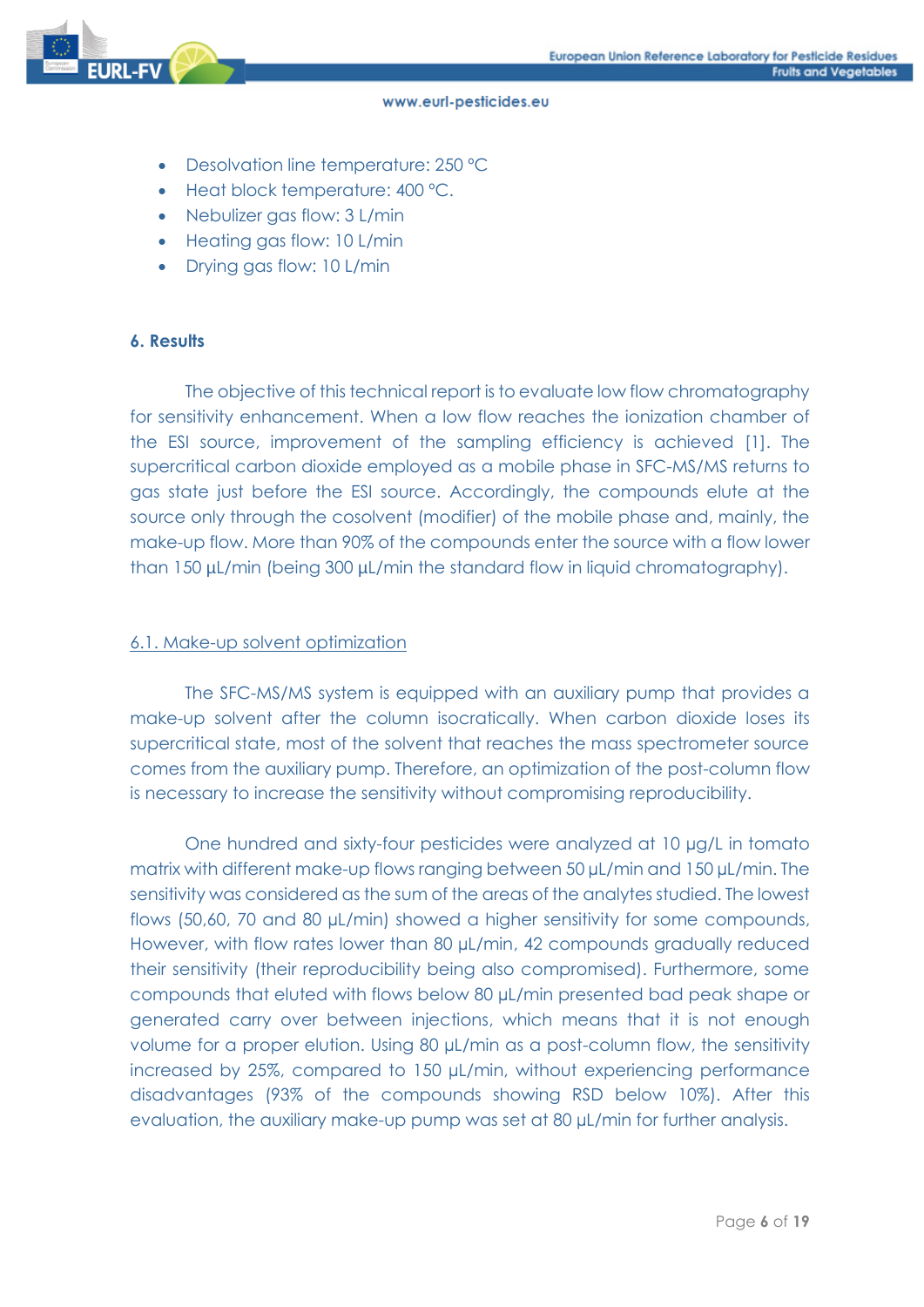



#### 6.2. Instrumental limits of quantification

The evaluation of the instrumental LOQs was performed injecting matrixmatched calibration curves with ranges between 2-500 μg/L for fruits and vegetables, and 5-500 μg/L for spices. For the analysis of tomato, orange and leek there is a 5-fold dilution in the vial prior injection. The injection volume was set in 2 μL, being 0,4 mg the total amount of sample injected. The percentage of compounds identified at the concentration level of 2 μg/L (0,4 μg/L in the vial, after dilution) was 94%, 89% and 86% for tomato, orange, and leek, respectively. The compounds identified at 5 μg/L increased to 98% in tomato, 98% in orange and 94% in leek. At 10 μg/L, all the compounds were identified in tomato matrix and only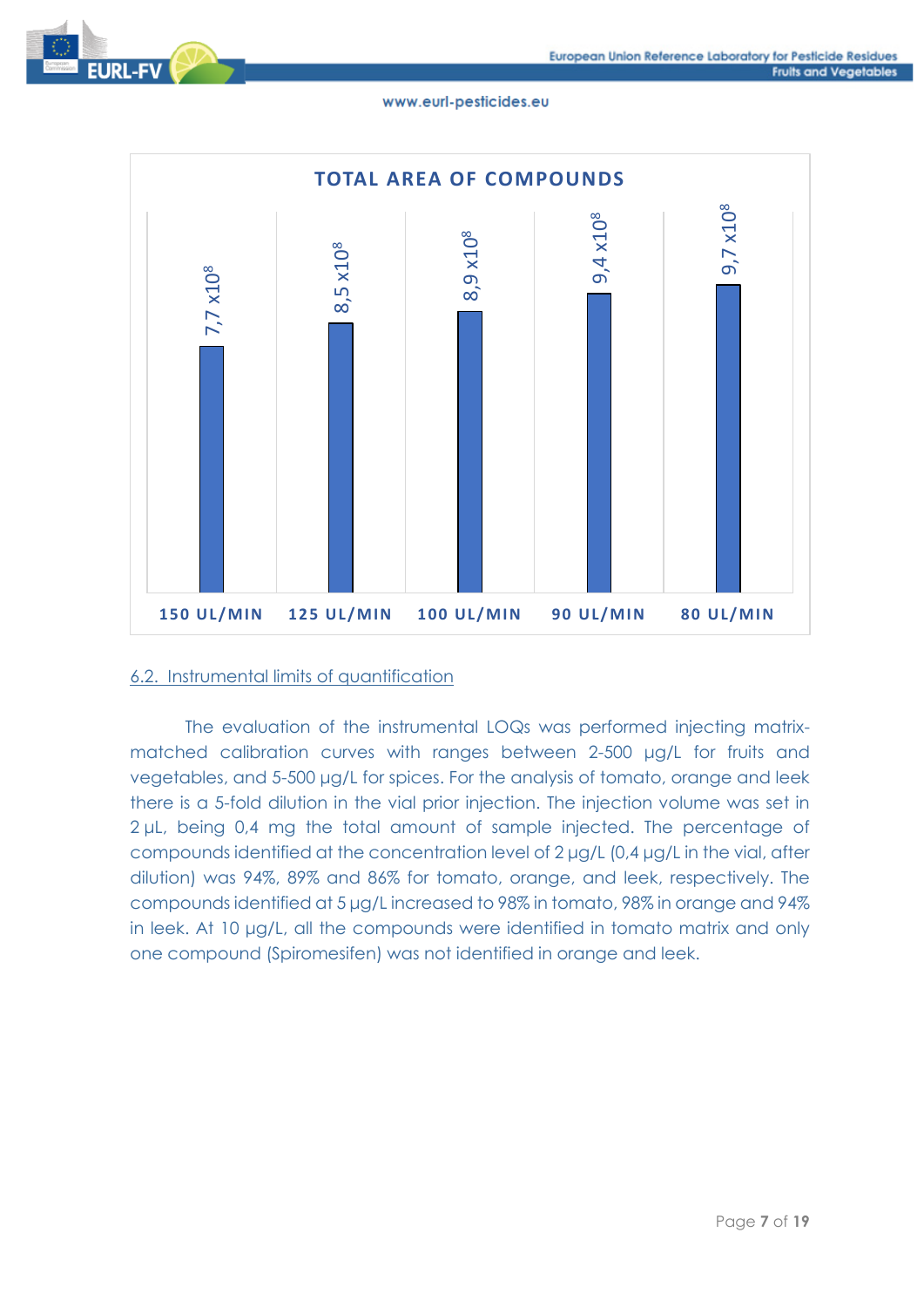



This evaluation was also applied to spices: cayenne and black pepper. Most of the pesticides studied met the requirements to be identified at the lowest concentration level of 5 mg/L in both matrices. The extraction method applied a 5 fold dilution, and together with the 2-fold vial dilution, the total amount of sample injected was 0.1 mg.

|                 | Instrumental concentration range (µg L-1) |              |
|-----------------|-------------------------------------------|--------------|
| Compound        | Cayenne                                   | <b>Black</b> |
|                 |                                           | pepper       |
| $2.4-D$         | $5 - 500$                                 | $5 - 500$    |
| Acephate        | $5 - 500$                                 | $20 - 500$   |
| Acetamiprid     | $5 - 500$                                 | $5 - 500$    |
| <b>Aldicarb</b> | $20 - 500$                                | $20 - 500$   |

## Table 1. instrumental concentration ranges for spices matrices: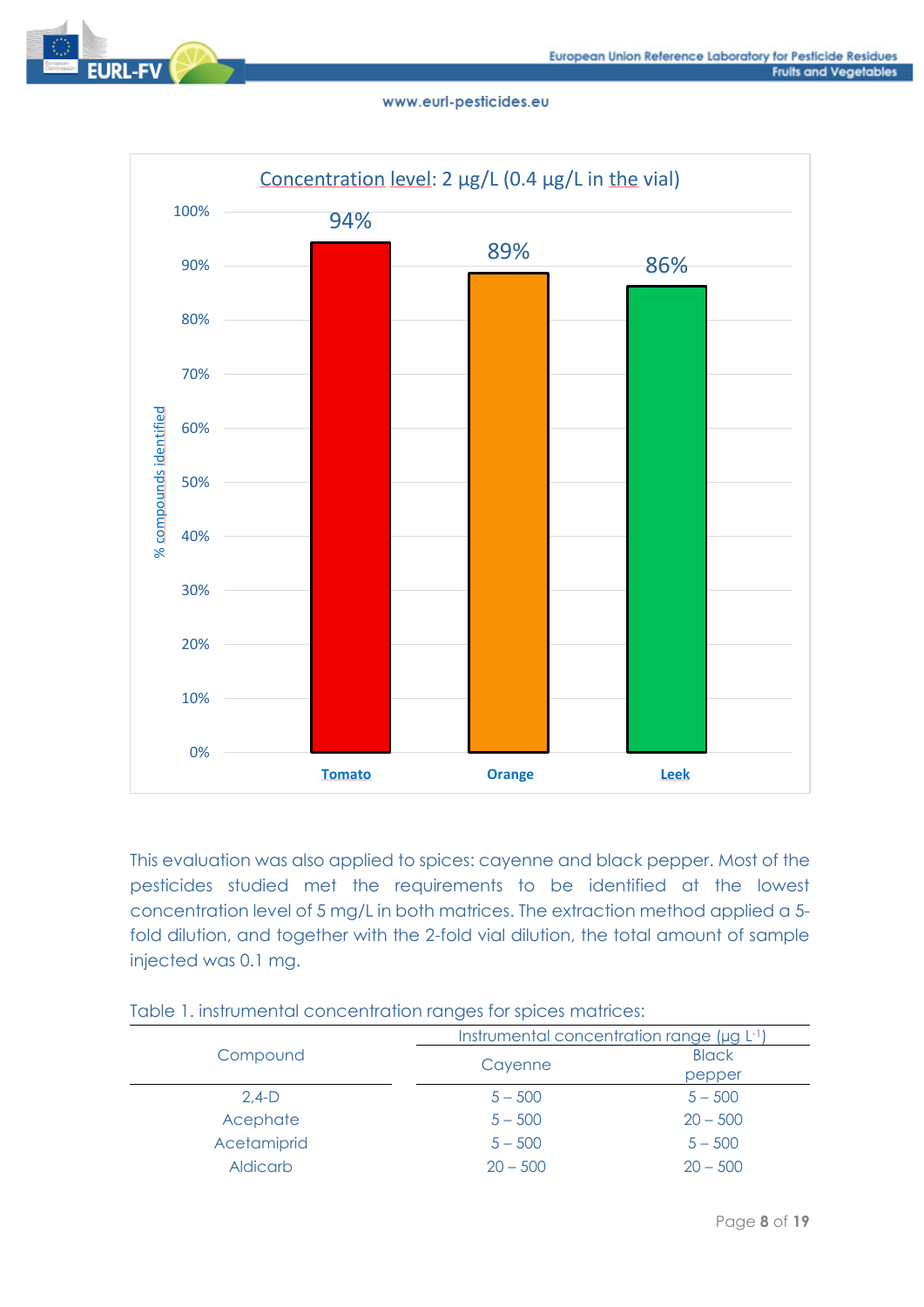| Aldicarb-sulfone         | $5 - 500$  | $5 - 500$  |
|--------------------------|------------|------------|
| Ametoctradin             | $5 - 500$  | $5 - 500$  |
| Azinphos-methyl          | $5 - 500$  | $5 - 500$  |
| Azoxystrobin             | $5 - 500$  | $5 - 500$  |
| <b>Bitertanol</b>        | $5 - 500$  | $5 - 500$  |
| <b>Boscalid</b>          | $5 - 500$  | $5 - 500$  |
| Bromuconazole            | $5 - 500$  | $5 - 500$  |
| <b>Bupirimate</b>        | $5 - 500$  | $5 - 500$  |
| <b>Buprofezin</b>        | $5 - 500$  | $5 - 500$  |
| Carbaryl                 | $5 - 500$  | $5 - 500$  |
| Carbendazim              | $5 - 500$  | $20 - 500$ |
| Chlorantraniliprole      | $5 - 500$  | $5 - 500$  |
| Chlorfenvinphos          | $5 - 500$  | $5 - 500$  |
| Chlorpyrifos             | $5 - 500$  | $5 - 500$  |
| Clofentezine             | $5 - 500$  | $5 - 500$  |
| Clomazone                | $5 - 500$  | $5 - 500$  |
| Coumaphos                | $5 - 500$  | $5 - 500$  |
| Cyazofamid               | $5 - 500$  | $5 - 500$  |
| Cymoxanil                | $5 - 500$  | $10 - 500$ |
| Cyproconazole            | $5 - 500$  | $10 - 500$ |
| Cyprodinil               | $5 - 500$  | $5 - 500$  |
| Cyromazine               | $20 - 500$ | $20 - 500$ |
| Deet                     | $5 - 500$  | $5 - 500$  |
| Demeton-S-methyl-sulfone | $5 - 500$  | $5 - 500$  |
| Diazinon                 | $5 - 500$  | $5 - 500$  |
| <b>Dichlorvos</b>        | $5 - 500$  | 200-500    |
| Dicrotophos              | $5 - 500$  | $5 - 500$  |
| Diethofencarb            | $5 - 500$  | $5 - 500$  |
| Difenoconazole           | $5 - 500$  | $5 - 500$  |
| Diflubenzuron            | $5 - 500$  | $5 - 500$  |
| Dimethoate               | $5 - 500$  | $5 - 500$  |
| Dimethomorph             | $5 - 500$  | $5 - 500$  |
| Diniconazole             | $5 - 500$  | $5 - 500$  |
| <b>Diuron</b>            | $5 - 500$  | $5 - 500$  |
| Emamectin Bla            | $5 - 500$  | $5 - 500$  |
| <b>EPN</b>               | $5 - 500$  | $5 - 500$  |
| Epoxiconazole            | $5 - 500$  | $5 - 500$  |
| Ethion                   | $5 - 500$  | $5 - 500$  |
| Ethirimol                | $5 - 500$  | $5 - 500$  |
| Ethoprophos              | $10 - 500$ | $10 - 500$ |
| Etofenprox               | $5 - 500$  | $5 - 500$  |
| Etoxazole                | $5 - 500$  | $5 - 500$  |
| Famoxadone               | $5 - 500$  | $5 - 500$  |
| Fenamidone               | $5 - 500$  | $5 - 500$  |
|                          |            |            |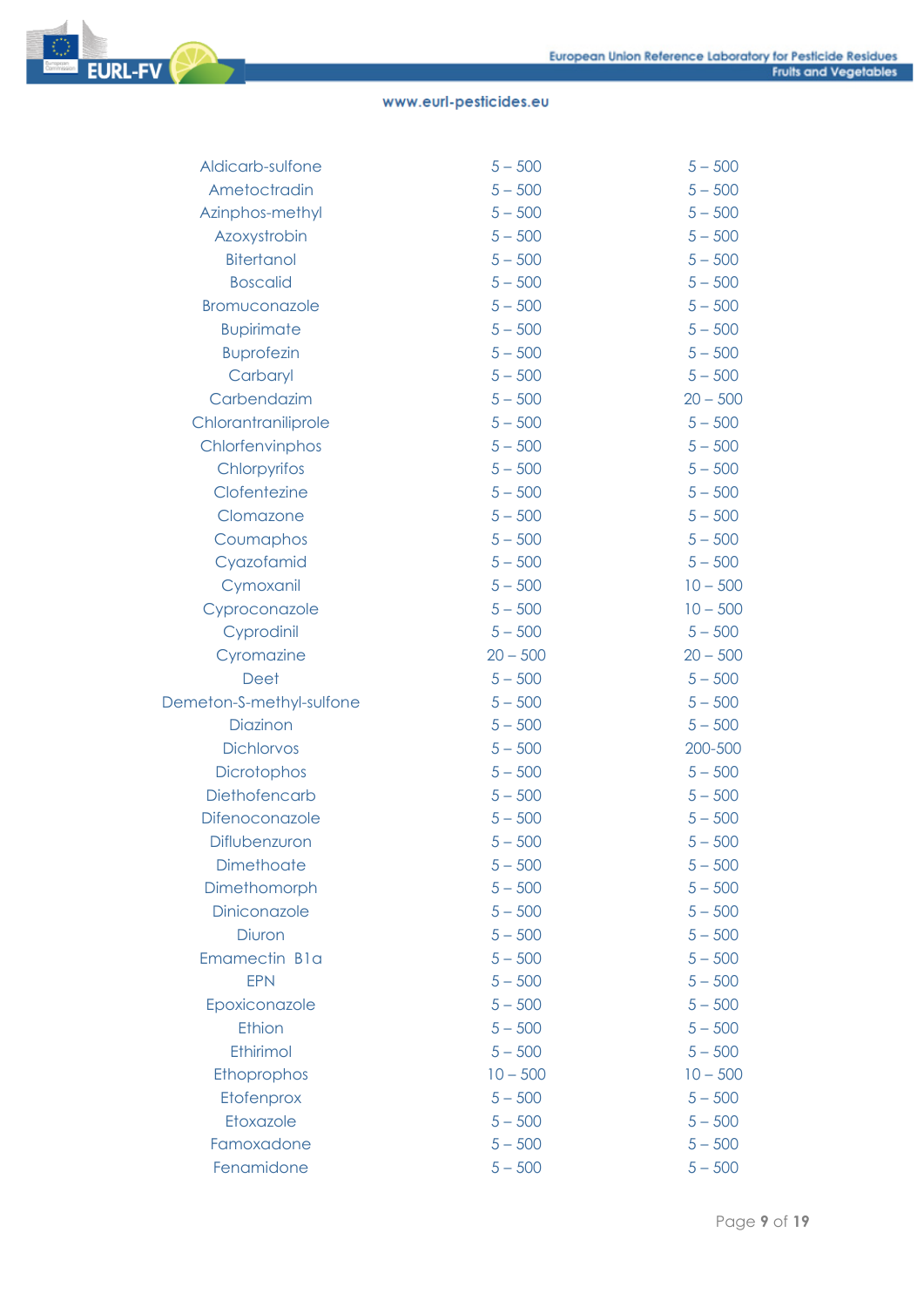| Fenamiphos           | $5 - 500$  | $5 - 500$  |
|----------------------|------------|------------|
| Fenamiphos-sulfone   | $5 - 500$  | $5 - 500$  |
| Fenamiphos-sulfoxide | $5 - 500$  | $5 - 500$  |
| Fenarimol            | $5 - 500$  | $5 - 500$  |
| Fenazaquin           | $5 - 500$  | $5 - 500$  |
| Fenbuconazole        | $10 - 500$ | $5 - 500$  |
| Fenhexamid           | $50 - 500$ | $20 - 500$ |
| Fenoxycarb           | $5 - 500$  | $5 - 500$  |
| Fenpropathrin        | $5 - 500$  | $5 - 500$  |
| Fenpyroximate        | $5 - 500$  | $5 - 500$  |
| Fenthion             | $5 - 500$  | $5 - 500$  |
| Fenthion-sulfone     | $5 - 500$  | $5 - 500$  |
| Fenthion-sulfoxide   | $5 - 500$  | $5 - 500$  |
| Fipronil             | $5 - 500$  | $5 - 500$  |
| Flonicamid           | $5 - 500$  | $10 - 500$ |
| Fluazifop            | $5 - 500$  | $5 - 500$  |
| Fludioxonil          | $5 - 500$  | $10 - 500$ |
| Flufenacet           | $5 - 500$  | $5 - 500$  |
| Flufenoxuron         | $5 - 500$  | $5 - 500$  |
| Fluopyram            | $5 - 500$  | $5 - 500$  |
| Fluquinconazole      | $5 - 500$  | $5 - 500$  |
| Flusilazole          | $5 - 500$  | $10 - 500$ |
| Flutriafol           | $5 - 500$  | $5 - 500$  |
| Fluxapyroxad         | $5 - 500$  | $5 - 500$  |
| Fosthiazate          | $5 - 500$  | $5 - 500$  |
| Haloxyfop            | $5 - 500$  | $5 - 500$  |
| Hexaconazole         | $5 - 500$  | $50 - 500$ |
| Hexythiazox          | $5 - 500$  | $5 - 500$  |
| Imazalil             | $5 - 500$  | $20 - 500$ |
| Imidacloprid         | $5 - 500$  | $5 - 500$  |
| Indoxacarb           | $5 - 500$  | $5 - 500$  |
| loxynil              | $5 - 500$  | $5 - 500$  |
| Iprodione            | $5 - 500$  | $5 - 500$  |
| Iprovalicarb         | $5 - 500$  | $5 - 500$  |
| Isoprocarb           | $5 - 500$  | $50 - 500$ |
| Isoxaflutole         | $5 - 500$  | $5 - 500$  |
| Kresoxim-methyl      | $5 - 500$  | $5 - 500$  |
| Linuron              | $5 - 500$  | $10 - 500$ |
| Lufenuron            | $5 - 500$  | $5 - 500$  |
| Malathion            | $10 - 500$ | $10 - 500$ |
| Mandipropamid        | $5 - 500$  | $5 - 500$  |
| <b>MCPA</b>          | $5 - 500$  | $5 - 500$  |
| Mepanipyrim          | $5 - 500$  | $20 - 500$ |
| Meptyldinocap        | $5 - 500$  | $5 - 500$  |
|                      |            |            |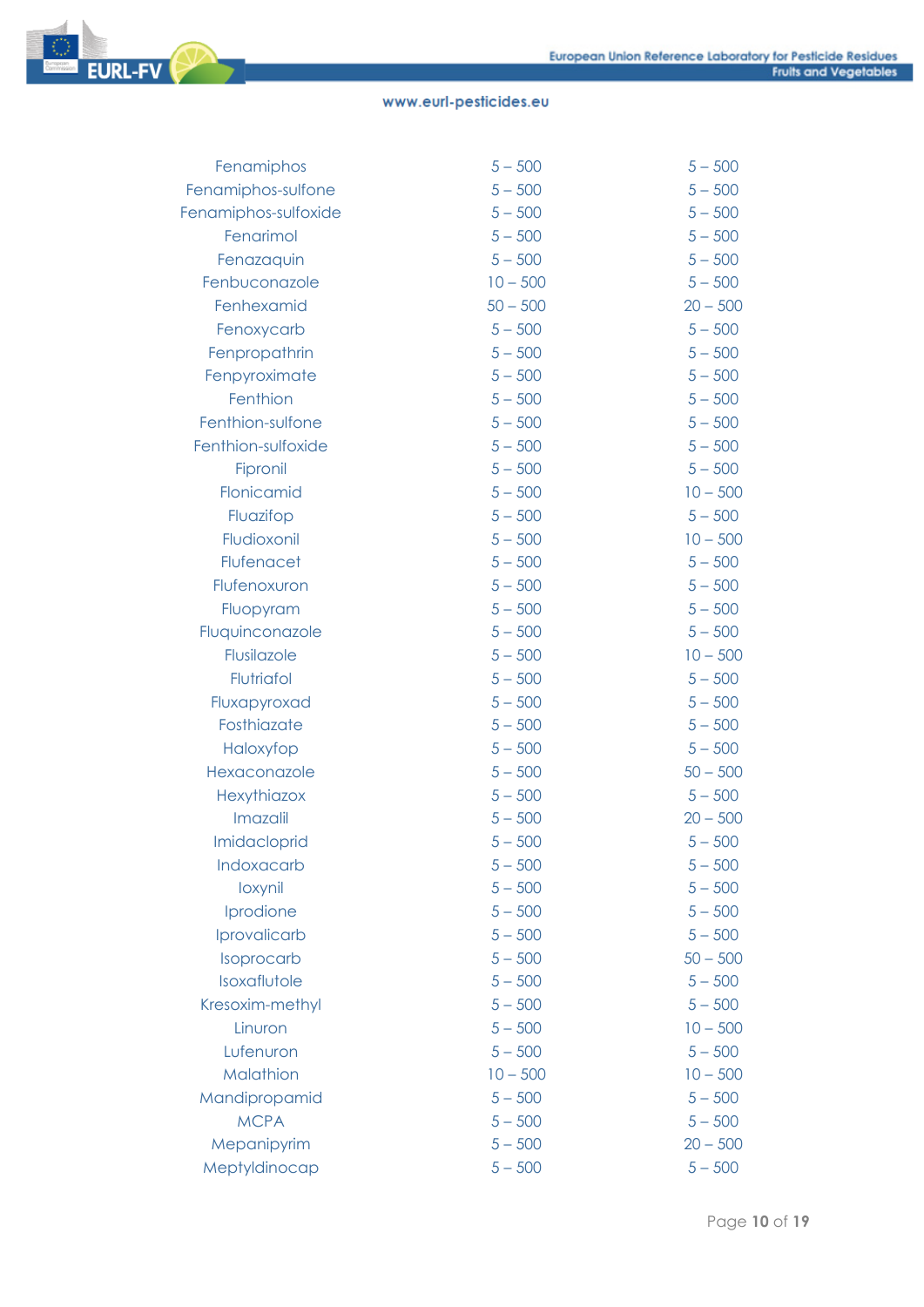| Metaflumizone        | $5 - 500$  | $5 - 500$  |
|----------------------|------------|------------|
| Metalaxyl            | $5 - 500$  | $5 - 500$  |
| Metconazole          | $5 - 500$  | $5 - 500$  |
| Methamidophos        | $5 - 500$  | $5 - 500$  |
| Methidathion         | $5 - 500$  | $5 - 500$  |
| Methiocarb           | $5 - 500$  | $5 - 500$  |
| Methiocarb-sulfone   | $5 - 500$  | $5 - 500$  |
| Methiocarb-sulfoxide | $5 - 500$  | $5 - 500$  |
| Methomyl             | $5 - 500$  | $5 - 500$  |
| Methoxyfenozide      | $5 - 500$  | $5 - 500$  |
| Metobromuron         | $5 - 500$  | $10 - 500$ |
| Monocrotophos        | $5 - 500$  | $5 - 500$  |
| Myclobutanil         | $5 - 500$  | $10 - 500$ |
| Nitenpyram           | $10 - 500$ | 20-500     |
| Omethoate            | $5 - 500$  | $5 - 500$  |
| Oxadixyl             | $5 - 500$  | $5 - 500$  |
| Oxamyl               | $5 - 500$  | $5 - 500$  |
| Paclobutrazol        | $5 - 500$  | $5 - 500$  |
| Paraoxon-methyl      | $5 - 500$  | $5 - 500$  |
| Penconazole          | $5 - 500$  | $5 - 500$  |
| Pencycuron           | $5 - 500$  | $5 - 500$  |
| Pendimethalin        | $10 - 500$ | $10 - 500$ |
| Phenthoate           | $5 - 500$  | $20 - 500$ |
| Phosalone            | $5 - 500$  | $5 - 500$  |
| Phosmet              | $5 - 500$  | $5 - 500$  |
| Phoxim               | $5 - 500$  | $5 - 500$  |
| Pirimicarb           | $5 - 500$  | $20 - 500$ |
| Pirimicarb-desmethyl | $5 - 500$  | $5 - 500$  |
| Pirimiphos-methyl    | $5 - 500$  | $5 - 500$  |
| Prochloraz           | $5 - 500$  | $5 - 500$  |
| Profenofos           | $5 - 500$  | $5 - 500$  |
| Propamocarb          | $5 - 500$  | $5 - 500$  |
| Propaquizafop        | $5 - 500$  | $5 - 500$  |
| Propargite           | $5 - 500$  | $5 - 500$  |
| Propiconazole        | $5 - 500$  | $5 - 500$  |
| Propoxur             | $5 - 500$  | $10 - 500$ |
| Propyzamide          | $5 - 500$  | $5 - 500$  |
| Proquinazid          | $5 - 500$  | $5 - 500$  |
| Prothiophos          | $5 - 500$  | $20 - 500$ |
| Pymetrozine          | $50 - 500$ | $50 - 500$ |
| Pyraclostrobin       | $5 - 500$  | $5 - 500$  |
| Pyridaben            | $5 - 500$  | $5 - 500$  |
| Pyrimethanil         | $5 - 500$  | $20 - 500$ |
| Pyriproxyfen         | $5 - 500$  | $5 - 500$  |
|                      |            |            |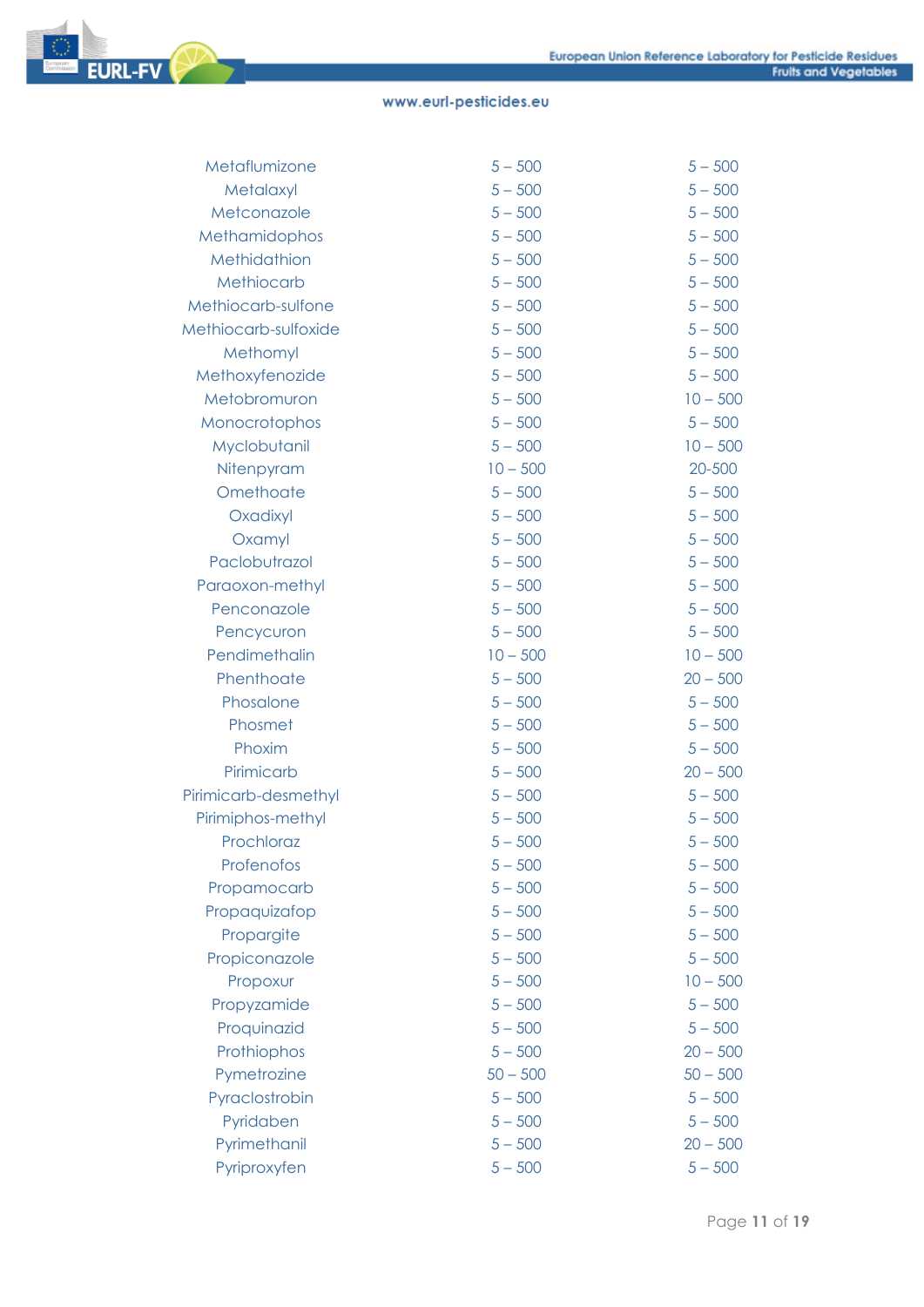

| Quinoclamine         | $20 - 500$ | $20 - 500$ |
|----------------------|------------|------------|
| Quinoxyfen           | $50 - 500$ | $50 - 500$ |
| Quizalofop-ethyl     | $5 - 500$  | $5 - 500$  |
| Rotenone             | $5 - 500$  | $5 - 500$  |
| Spinosad A           | $5 - 500$  | $5 - 500$  |
| Spinosad D           | $10 - 500$ | $10 - 500$ |
| Spirodiclofen        | $5 - 500$  | $5 - 500$  |
| Spiromesifen         | $5 - 500$  | $10 - 500$ |
| Spirotetramat        | $5 - 500$  | $5 - 500$  |
| Tebuconazole         | $5 - 500$  | $5 - 500$  |
| Tebufenozide         | $5 - 500$  | $5 - 500$  |
| Tebufenpyrad         | $5 - 500$  | $5 - 500$  |
| Teflubenzuron        | $5 - 500$  | $5 - 500$  |
| Terbuthylazine       | $5 - 500$  | $5 - 500$  |
| Tetraconazole        | $5 - 500$  | $5 - 500$  |
| Thiabendazole        | $10 - 500$ | $20 - 500$ |
| <b>Thiacloprid</b>   | $5 - 500$  | $5 - 500$  |
| Thiamethoxam         | $20 - 500$ | $10 - 500$ |
| Thiobencarb          | $5 - 500$  | $5 - 500$  |
| <b>Thiodicarb</b>    | $5 - 500$  | $5 - 500$  |
| Triazophos           | $5 - 500$  | $5 - 500$  |
| Trichlorfon          | $5 - 500$  | $10 - 500$ |
| Trifloxystrobin      | $5 - 500$  | $5 - 500$  |
| Triflumuron          | $5 - 500$  | $5 - 500$  |
| <b>Triticonazole</b> | $5 - 500$  | $5 - 500$  |
| <b>Zoxamide</b>      | $5 - 500$  | $5 - 500$  |

#### 6.3 Matrix effects

The presence of other co-eluting compounds different from the analytes in the electrospray solution can strongly influence the signal. Signal suppression is more common than signal enhancement in ESI, as the competition for the charges available between the analytes and the co-eluting matrix compounds decreases ionization efficiency in the interface. The smaller the flow reaching the ion source, the better the sampling efficiency due to the production of smaller charged droplets, which results in increased ionization rates [1]. In supercritical fluid chromatography, the make-up and modifier flows are usually low and high efficiencies are easily achieved.

For the evaluation of the matrix effect, the slopes from the calibration curves obtained in extracts of the different matrices were compared with the ones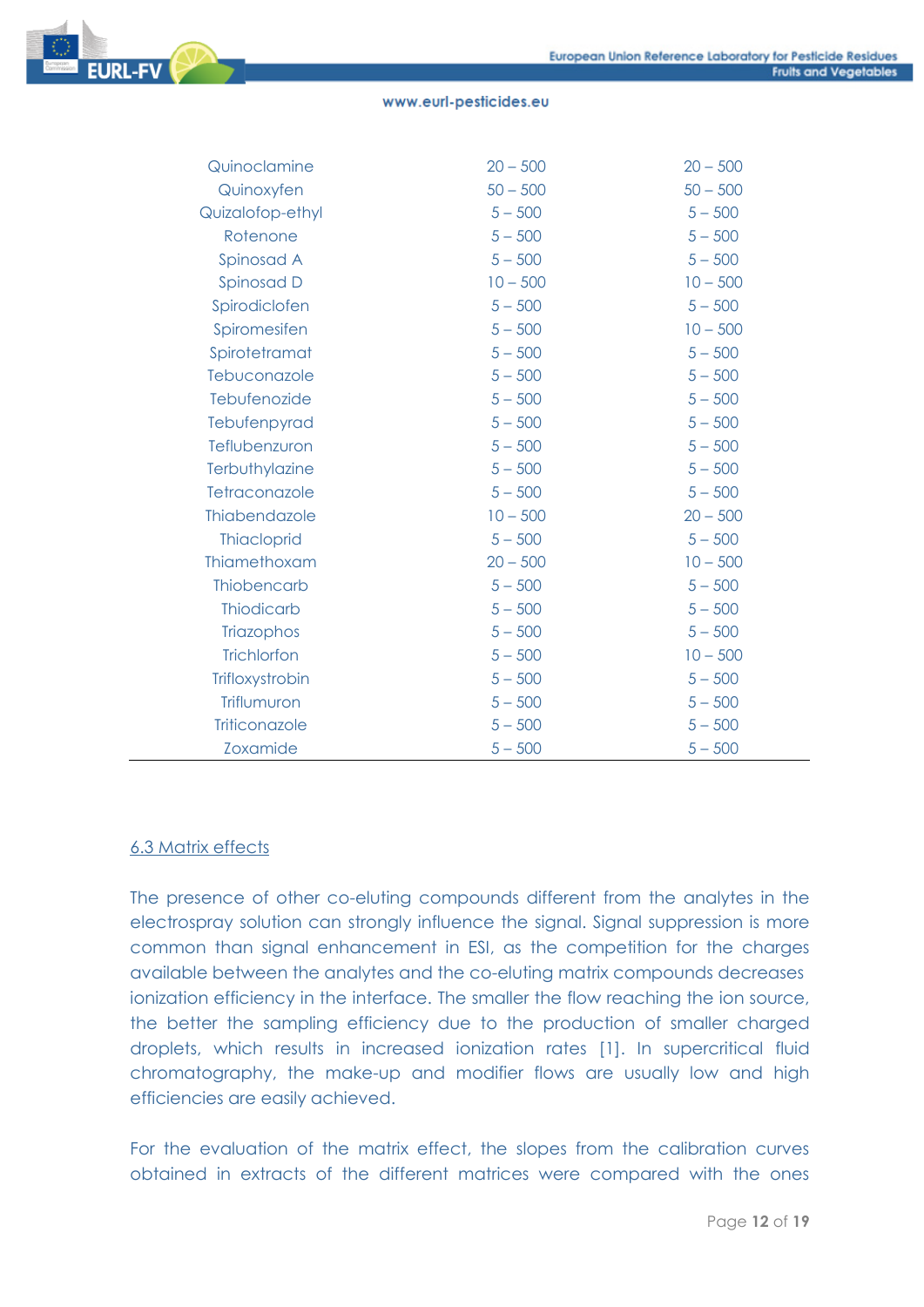

obtained from calibration curves built in solvent, considered as no suppression reference [2].In this way, it can be stated that zero matrix effect takes place when calibration graphs built in solvent and matrix have the same slope. Suppression of the signal between the range 0–20% was considered irrelevant matrix effect; between 20 and 50%, low signal suppression; and higher than 50%, a significant suppression of the signal. The matrix effect study for the 164 pesticides in fruits and vegetables showed very good results. Significant suppression was not found in tomato and only 1% of the compounds in orange and 3% in leek had an ion suppression above 50%.



**Matrix effects**

Matrix effects are particularly higher when spices are analyzed by liquid chromatography. Spices are complex matrices that contain large amounts of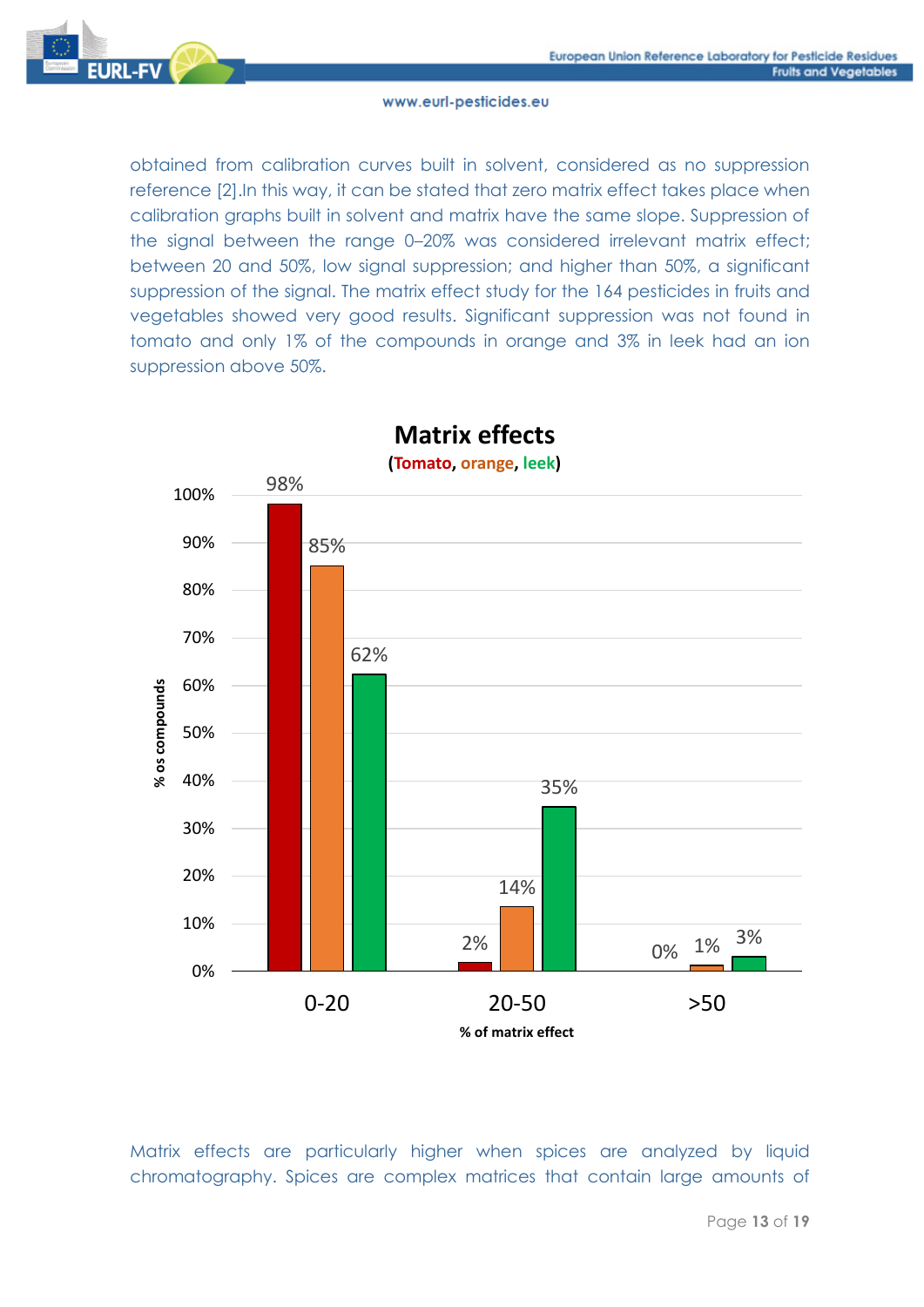

essential oils, plant nutrients and secondary metabolites such as flavonoids, terpenes and alkaloids. These interfering matrix components produce ion enhancement or suppression, which can be very strong and depend on the origin of the sample. However, using supercritical fluid chromatography, out of the 162 pesticides studied in spices, 132 (corresponding to 81%) showed weak matrix effect in cayenne and 91 (56%) in black pepper. Strong matrix effect, on the other hand, was only found in 10 (6%) pesticides in cayenne and 27 (17%) in black pepper. These results represent an improvement over most of the published literature using LC-MS/MS to analyse pesticide residues in spices.

| Matrix effect<br>Compound |         |                     |
|---------------------------|---------|---------------------|
|                           | Cayenne | <b>Black pepper</b> |
| $2,4-D$                   | 46%     | $-4%$               |
| Acephate                  | $-12%$  | $-25%$              |
| Acetamiprid               | $-73%$  | $-51%$              |
| <b>Aldicarb</b>           | 7%      | 20%                 |
| Aldicarb-sulfone          | $-7%$   | $-21%$              |
| Ametoctradin              | $-27%$  | $-43%$              |
| Azinphos-methyl           | 3%      | $-11%$              |
| Azoxystrobin              | $-12%$  | $-7%$               |
| <b>Bitertanol</b>         | $-16%$  | $-46%$              |
| <b>Boscalid</b>           | $-93%$  | $-56%$              |
| Bromuconazole             | $-21%$  | $-45%$              |
| <b>Bupirimate</b>         | 0%      | $-8%$               |
| <b>Buprofezin</b>         | 2%      | $-12%$              |
| Carbaryl                  | 0%      | $-17%$              |
| Carbendazim               | $-10%$  | $-55%$              |
| Chlorantraniliprole       | $-54%$  | $-83%$              |
| Chlorfenvinphos           | $-3%$   | $-9%$               |
| Chlorpyrifos              | 9%      | 8%                  |
| Clofentezine              | 5%      | $-29%$              |
| Clomazone                 | 4%      | $-1%$               |
| Coumaphos                 | $-1%$   | $-15%$              |
| Cyazofamid                | 2%      | $-10%$              |
| Cymoxanil                 | 2%      | $-5%$               |
| Cyproconazole             | $-18%$  | $-64%$              |
| Cyprodinil                | 12%     | 58%                 |
| Cyromazine                | $-48%$  | $-63%$              |
| Deet                      | 7%      | $-3%$               |
| Demeton-S-methyl-sulfone  | $-6%$   | $-8%$               |
| Diazinon                  | $1\%$   | $-9%$               |
| <b>Dichlorvos</b>         | 5%      | $-8%$               |
| <b>Dicrotophos</b>        | $-5%$   | $-7%$               |
|                           |         |                     |

#### Table 2. Matrix effects values for the spice matrices studied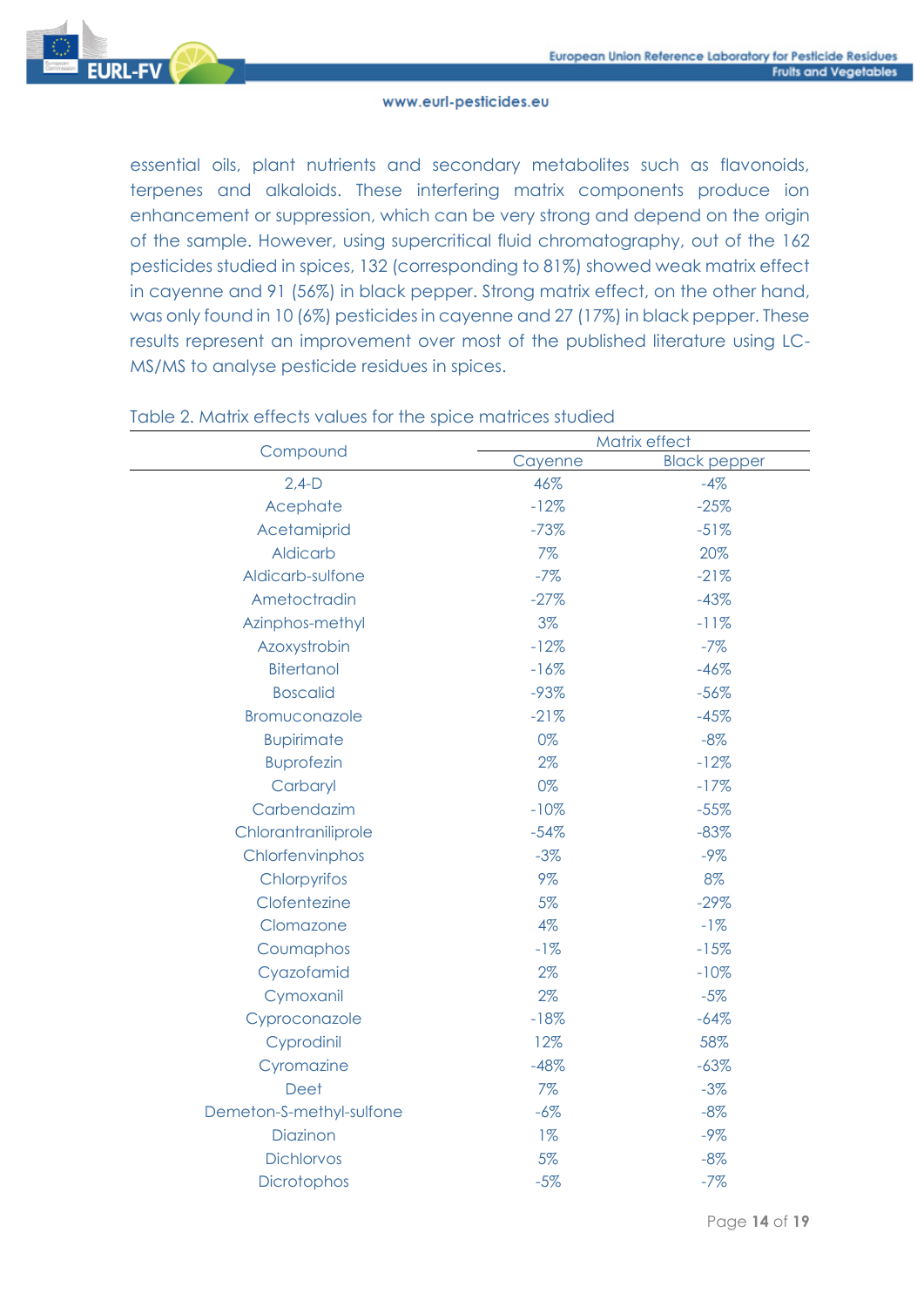

| Diethofencarb        | $-4%$  | $-16%$  |
|----------------------|--------|---------|
| Difenoconazole       | $-25%$ | $-49%$  |
| Diflubenzuron        | $-11%$ | $-47%$  |
| Dimethoate           | 0%     | $-10%$  |
| Dimethomorph         | $-13%$ | $-24%$  |
| Diniconazole         | $-33%$ | $-48%$  |
| Diuron               | $-37%$ | $-61%$  |
| Emamectin Bla        | $-9%$  | $-36%$  |
| <b>EPN</b>           | 5%     | $-9\%$  |
| Epoxiconazole        | $-14%$ | $-60\%$ |
| Ethion               | $1\%$  | $6\%$   |
| Ethirimol            | $-3%$  | $-15%$  |
| Ethoprophos          | 3%     | $-4%$   |
| Etofenprox           | 0%     | $-13%$  |
| Etoxazole            | $-9%$  | $-9\%$  |
| Famoxadone           | $-52%$ | $-61%$  |
| Fenamidone           | $-17%$ | $-48%$  |
| Fenamiphos           | $-7%$  | $-11%$  |
| Fenamiphos-sulfone   | $-5%$  | $-16%$  |
| Fenamiphos-sulfoxide | $-24%$ | $-14%$  |
| Fenarimol            | $-25%$ | $-68%$  |
| Fenazaquin           | $2\%$  | $-1%$   |
| Fenbuconazole        | $-21%$ | $-50%$  |
| Fenhexamid           | $-54%$ | $-77%$  |
| Fenoxycarb           | 0%     | $-12%$  |
| Fenpropathrin        | $-1%$  | $-10%$  |
| Fenpyroximate        | $-11%$ | $-26%$  |
| Fenthion             | 5%     | $-1%$   |
| Fenthion-sulfone     | $-1%$  | $-14%$  |
| Fenthion-sulfoxide   | $-3%$  | $-13%$  |
| Fipronil             | $-13%$ | $-8%$   |
| Flonicamid           | $-15%$ | $-56%$  |
| Fluazifop            | $-15%$ | $-52%$  |
| Fludioxonil          | $-25%$ | $-41%$  |
| Flufenacet           | $-1%$  | $-3%$   |
| Flufenoxuron         | $-12%$ | $-44%$  |
| Fluopyram            | $-5%$  | $-21%$  |
| Fluquinconazole      | $-9%$  | $-30\%$ |
| Flusilazole          | $-17%$ | $-81%$  |
| Flutriafol           | $-16%$ | $-52%$  |
| Fluxapyroxad         | $-5%$  | $-22%$  |
| Fosthiazate          | $-5%$  | $-7%$   |
| Haloxyfop            | $-20%$ | $-46%$  |
| Hexaconazole         | $-14%$ | $-66%$  |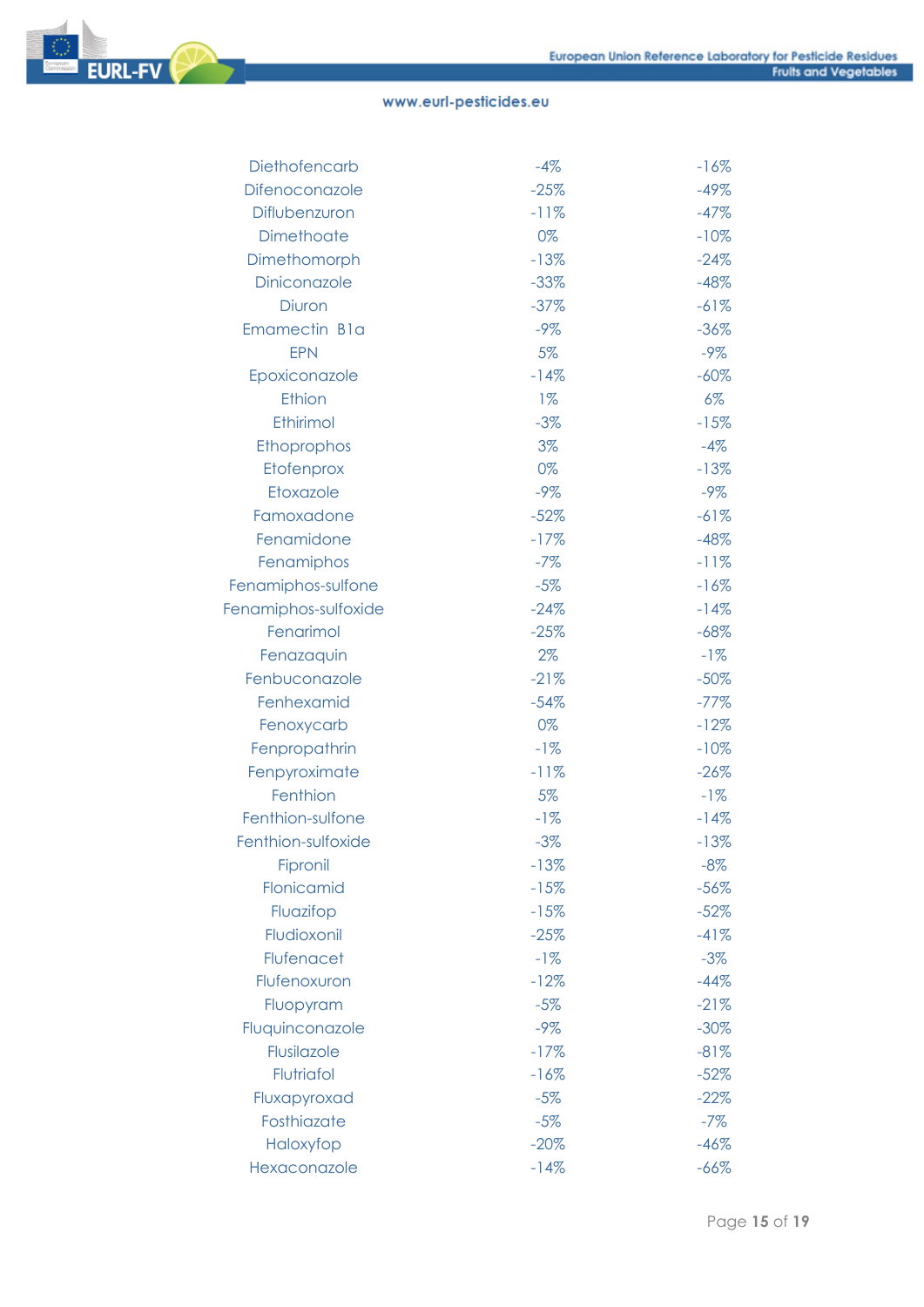

| Hexythiazox          | $-2%$  | $-19%$ |
|----------------------|--------|--------|
| Imazalil             | 8%     | 18%    |
| Imidacloprid         | $-53%$ | $-82%$ |
| Indoxacarb           | $-7%$  | $-14%$ |
| loxynil              | $-20%$ | $-49%$ |
| Iprodione            | $-16%$ | $-22%$ |
| Iprovalicarb         | $-8%$  | $-9%$  |
| Isoprocarb           | $-1%$  | $-2%$  |
| Isoxaflutole         | $-3%$  | $-7%$  |
| Kresoxim-methyl      | 8%     | $-1%$  |
| Linuron              | 5%     | $-1%$  |
| Lufenuron            | $1\%$  | 0%     |
| Malathion            | 0%     | $-2\%$ |
| Mandipropamid        | 2%     | $-21%$ |
| <b>MCPA</b>          | $-2%$  | $6\%$  |
| Mepanipyrim          | 2%     | 29%    |
| Meptyldinocap        | $-4%$  | $-4%$  |
| Metaflumizone        | $-12%$ | $-46%$ |
| Metalaxyl            | $-3%$  | $-5%$  |
| Metconazole          | 0%     | $-55%$ |
| Methamidophos        | $-10%$ | $-37%$ |
| Methidathion         | 0%     | 0%     |
| Methiocarb           | 4%     | $-7%$  |
| Methiocarb-sulfone   | $-10%$ | $-36%$ |
| Methiocarb-sulfoxide | $1\%$  | $-14%$ |
| Methomyl             | 4%     | $-18%$ |
| Methoxyfenozide      | $-53%$ | $-26%$ |
| Metobromuron         | 7%     | $-3\%$ |
| Monocrotophos        | $-8%$  | $-16%$ |
| Myclobutanil         | $-9%$  | $-41%$ |
| Nitenpyram           | $-45%$ | $-72%$ |
| Omethoate            | $-9%$  | $-27%$ |
| Oxadixyl             | $-5%$  | $-9%$  |
| Oxamyl               | $1\%$  | $-22%$ |
| Paclobutrazol        | $-12%$ | $-36%$ |
| Paraoxon-methyl      | 8%     | $-1%$  |
| Penconazole          | $-4%$  | $-38%$ |
| Pencycuron           | $-84%$ | $-36%$ |
| Pendimethalin        | 5%     | 4%     |
| Phenthoate           | 9%     | 2%     |
| Phosalone            | $-4%$  | $-14%$ |
| Phosmet              | $-6\%$ | $-16%$ |
| Phoxim               | $1\%$  | $-8%$  |
| Pirimicarb           | $1\%$  | $1\%$  |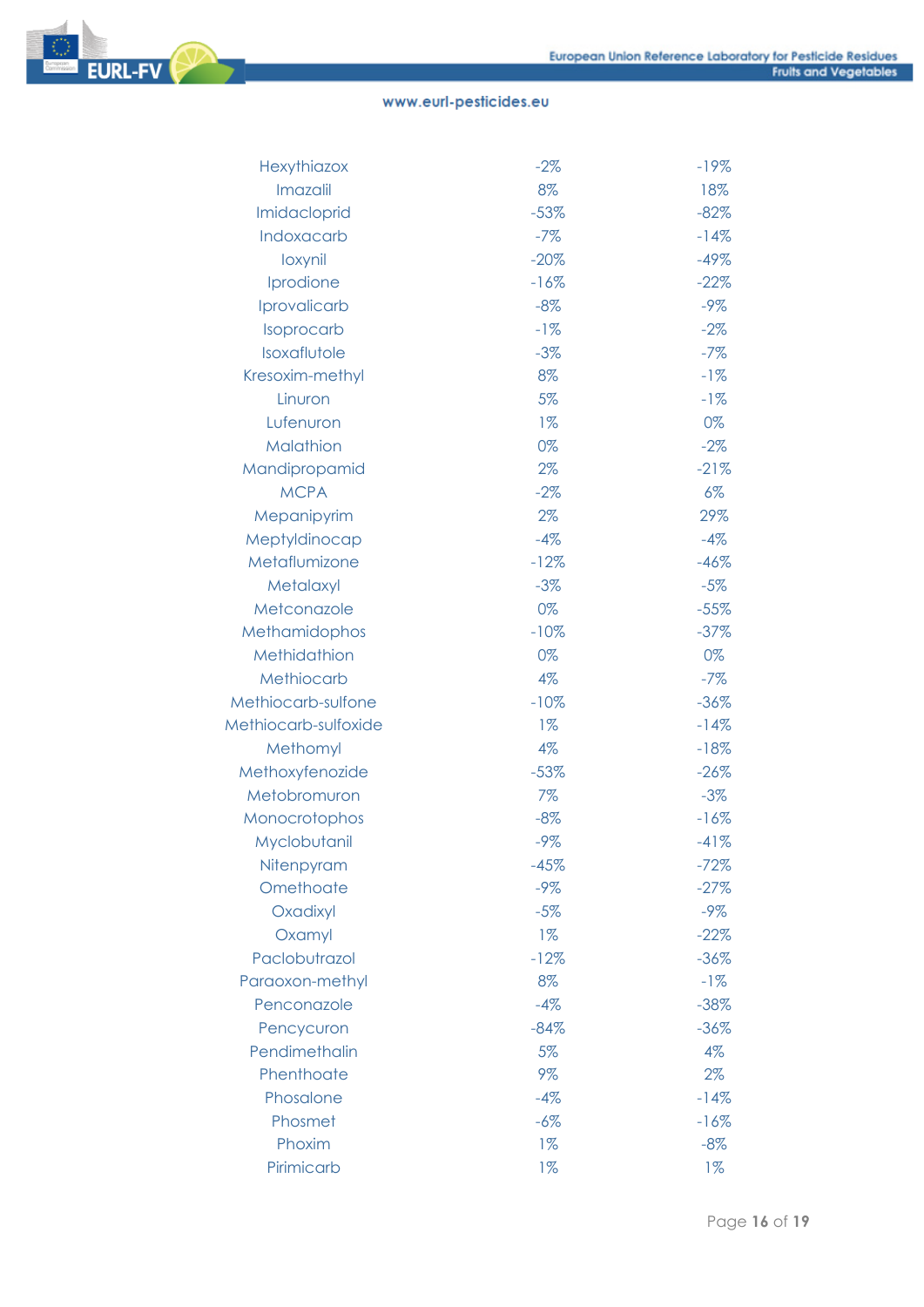

| Pirimiphos-methyl<br>3%<br>$-1%$       |  |
|----------------------------------------|--|
| Prochloraz<br>$-11%$<br>$-16%$         |  |
| Profenofos<br>$-2%$<br>$-7%$           |  |
| $-20%$<br>Propamocarb<br>$-81%$        |  |
| Propaquizafop<br>$-5%$<br>$-24%$       |  |
| $1\%$<br>$-4%$<br>Propargite           |  |
| $-15%$<br>$-39%$<br>Propiconazole      |  |
| $1\%$<br>$-3%$<br>Propoxur             |  |
| 8%<br>$1\%$<br>Propyzamide             |  |
| Proquinazid<br>4%<br>$-1%$             |  |
| $-2%$<br>$-9%$<br>Prothiophos          |  |
| Pymetrozine<br>$-38%$<br>$-67%$        |  |
| Pyraclostrobin<br>$-8%$<br>$-18%$      |  |
| Pyridaben<br>$-10%$<br>$-17%$          |  |
| Pyrimethanil<br>7%<br>$-20%$           |  |
| Pyriproxyfen<br>4%<br>$-2%$            |  |
| Quinoclamine<br>$-37%$<br>$-26%$       |  |
| Quinoxyfen<br>11%<br>10%               |  |
| $-5%$<br>Quizalofop-ethyl<br>$-12%$    |  |
| Rotenone<br>$-4%$<br>$-23%$            |  |
| $-41%$<br>Spinosad A<br>$-11%$         |  |
| Spinosad D<br>$-31%$<br>2%             |  |
| Spirodiclofen<br>$-4%$<br>$-18%$       |  |
| Spiromesifen<br>$-8%$<br>$-11%$        |  |
| Spirotetramat<br>$-3%$<br>9%           |  |
| Tebuconazole<br>$-26%$<br>$-55%$       |  |
| Tebufenozide<br>$-1%$<br>$-33%$        |  |
| Tebufenpyrad<br>$-3%$<br>$-10%$        |  |
| Teflubenzuron<br>$-6\%$<br>$-45%$      |  |
| Terbuthylazine<br>0%<br>$-9%$          |  |
| Tetraconazole<br>$-12%$<br>$-51%$      |  |
| Thiabendazole<br>$-65%$<br>$-87%$      |  |
| <b>Thiacloprid</b><br>$-54%$<br>$-86%$ |  |
| Thiamethoxam<br>$-47%$<br>$-85%$       |  |
| Thiobencarb<br>$1\%$<br>$-6%$          |  |
| <b>Thiodicarb</b><br>11%<br>$-24%$     |  |
| $-9%$<br>Triazophos<br>$-5%$           |  |
| Trichlorfon<br>$-4%$<br>$-15%$         |  |
| Trifloxystrobin<br>$-4%$<br>$-8%$      |  |
| Triflumuron<br>$-10%$<br>$-29%$        |  |
| Triticonazole<br>$-14%$<br>$-47%$      |  |
| <b>Zoxamide</b><br>$-56%$<br>$-19%$    |  |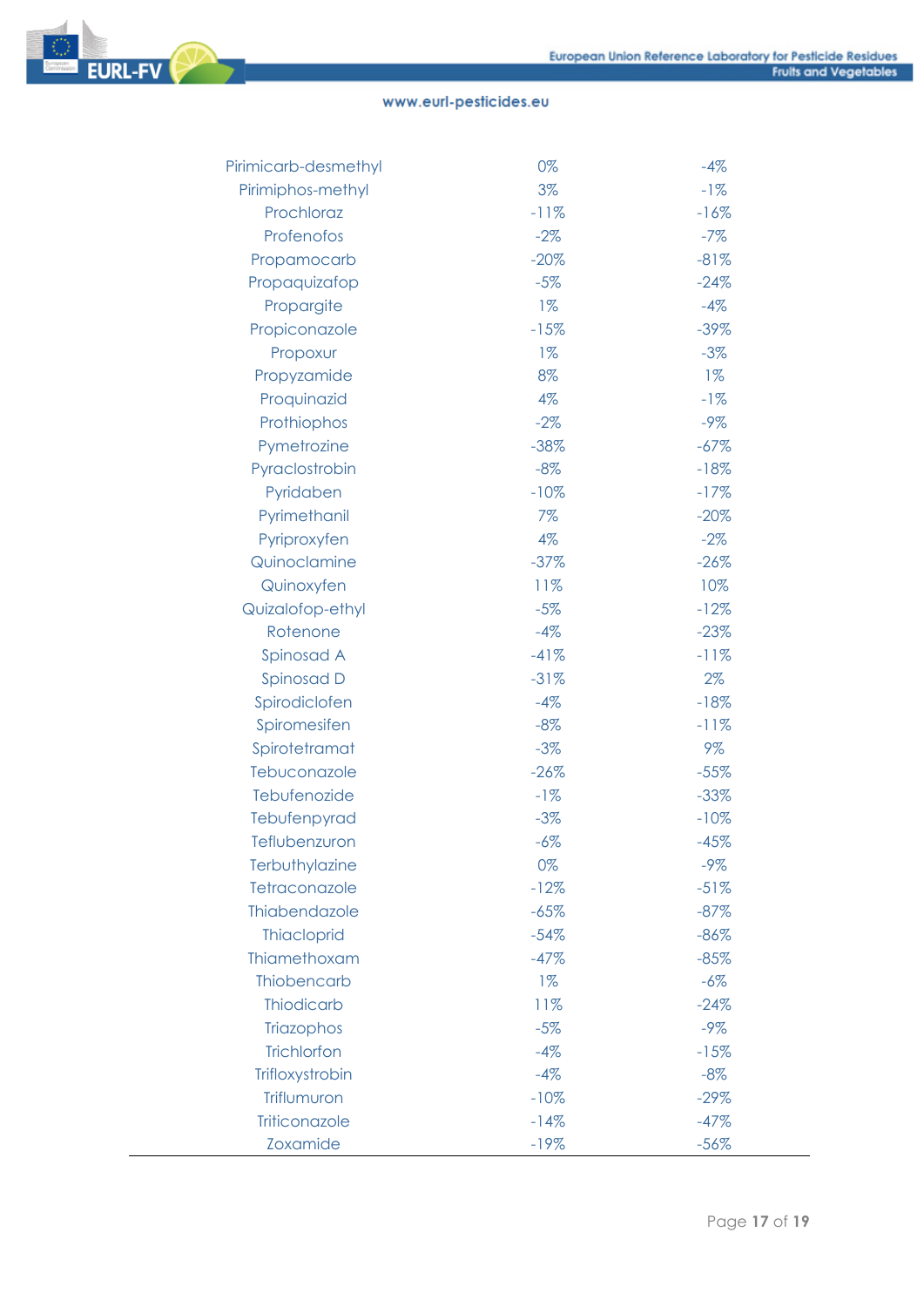

### 6.4 Pyrethroids analysis

As a rule of thumb, liquid chromatography coupled to mass spectrometry with ESI source provides poor results for pyrethroid detection. Few studies have used LC for the analysis of pyrethroids, and in these cases, a very specific sample extraction method, including several clean up steps or preconcentration stages, is often applied to increase the sensitivity of the analysis. Fourteen pyrethroids (Acrinathrin, bifenthrin, cyfluthrin, cypermethrin, deltamethrin, etofenprox, fenpropathrin, fenvalerate, flucythrinate, λ-cyhalothrin, permethrin, phenothrin, τ-fluvalinate, and tetramethrin) were studied using SFC-MS/MS. The ionization benefits of the low flow chromatography allowed to achieve an instrumental limit of quantification of 2 ug/kg for the majority of pyrethroids in the six matrices studied. Matrix effects were also studied for these compounds, being tea the only matrix with significant ion suppression for some pyrethroids. These results are comparable to those of gas chromatography. Therefore, supercritical fluid chromatography can be applied as an alternative for the analysis of pyrethroid pesticides.

|                        | <b>Tomato</b>  |           | Pear           |                | <b>Zucchini</b> |           | <b>Orange</b>  |                | <b>Onion</b>   |                | Tea            |           |
|------------------------|----------------|-----------|----------------|----------------|-----------------|-----------|----------------|----------------|----------------|----------------|----------------|-----------|
|                        | <b>LOQ</b>     | <b>ME</b> | <b>LOQ</b>     | <b>ME</b>      | <b>LOQ</b>      | <b>ME</b> | LOQ            | <b>ME</b>      | LOQ            | <b>ME</b>      | LOQ            | <b>ME</b> |
| Achrinathrin           | $\overline{2}$ | ٠         | $\overline{2}$ | 5              | $\overline{2}$  | 5         | $\overline{2}$ | $\overline{0}$ | $\overline{2}$ | $\overline{0}$ | $\overline{2}$ | $-22$     |
| <b>Bifenthrin</b>      | $\overline{2}$ | ٠         | $\overline{2}$ | 10             | $\overline{2}$  | 8         | $\overline{2}$ | $-7$           | $\overline{2}$ | $-24$          | $\overline{2}$ | $-3$      |
| Cyfluthrin             | $\overline{2}$ | ٠         | $\overline{2}$ | 10             | $\overline{2}$  | 15        | 20             | $-4$           | 20             | $-2$           | 10             | $-57$     |
| Cypermethrin           | $\overline{2}$ | ۰         | $\overline{2}$ | $-2$           | $\overline{2}$  | 4         | $\overline{2}$ | $-8$           | $\mathcal{P}$  | $-17$          | 5              | $-32$     |
| Deltamethrin           | $\overline{2}$ | ٠         | $\overline{2}$ |                | $\overline{2}$  | 3         | $\overline{2}$ | $-14$          | $\overline{2}$ | $-63$          | $\overline{2}$ | $-18$     |
| Etofenprox             | $\overline{2}$ | ٠         | $\overline{2}$ | ∩              | $\overline{2}$  | $-1$      | $\overline{2}$ | $-8$           | $\overline{2}$ | $-65$          | $\overline{2}$ | $-10$     |
| Fenprotathrin          | $\overline{2}$ | ۰         | $\overline{2}$ | 18             | $\overline{2}$  | 20        | $\overline{2}$ | $-7$           | $\mathcal{P}$  | $-25$          | $\mathcal{P}$  | $-1$      |
| Fenvalerate            | $\overline{2}$ | ٠         | $\overline{2}$ | $\bigcap$      | $\overline{2}$  | 4         | 5              | -6             | $\overline{2}$ | $-40$          | 5              | $-32$     |
| Flucythrinate          | $\overline{2}$ | ٠         | $\overline{2}$ | $-5$           | $\overline{2}$  | $-5$      | 5              | $-8$           | 5              | $-37$          | 10             | $-86$     |
| Lambda-<br>cyhalothrin | $\overline{2}$ | ٠         | $\overline{2}$ | $-7$           | $\overline{2}$  | $-6$      | $\overline{2}$ | $-9$           | $\overline{2}$ | $-18$          | 5              | $-19$     |
| Permethrin             | $\overline{2}$ | ٠         | $\overline{2}$ | $\overline{2}$ | $\overline{2}$  | 8         | $\overline{2}$ | $\overline{2}$ | $\overline{2}$ | -11            | $\overline{2}$ | $-10$     |
| Phenothrin             | $\mathcal{P}$  | ۰         | $\mathfrak{D}$ | 6              | $\overline{2}$  | 11        | 5              | $-8$           | $\mathcal{P}$  | $-17$          | 10             | $-75$     |
| $TQU-$<br>Fluvalinate  | $\mathcal{P}$  |           | $\mathfrak{D}$ | 6              | $\overline{2}$  | 10        | $\mathcal{P}$  | -6             | $\mathcal{P}$  | $-12$          | $\mathcal{P}$  | $-50$     |
| Tetramethrin           | $\overline{2}$ |           | $\overline{2}$ | $-3$           | $\overline{2}$  | 3         | $\overline{2}$ | $-4$           | $\mathcal{P}$  | $-2$           | $\overline{2}$ | -11       |